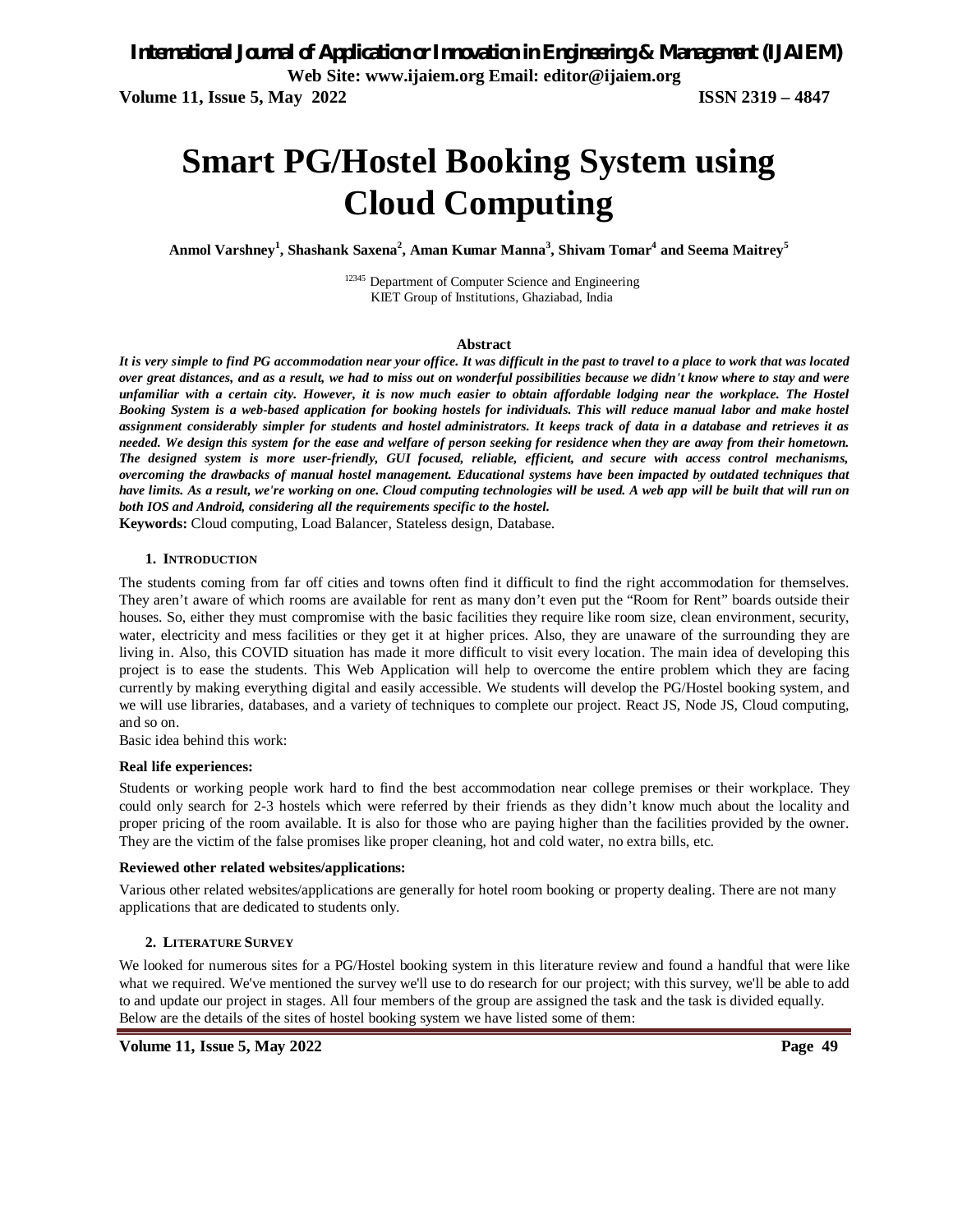**Volume 11, Issue 5, May 2022 ISSN 2319 – 4847**

- OYO: This is the online hotel booking system which provides excellent facilities to its customers. Pros and cons: Smooth will all its functionalities, not dedicated for students in hostel booking.
- Little Hotelier: It is a cloud-based platform that allows users to book rooms and includes amenities such as food with their bookings. Pros and Cons: Good Channel Manager, but no payment customization.
- Airbnb: It is an American corporation that runs an internet marketplace for lodging, particularly homestays for vacation rentals, as well as tourism-related activities.

### **3. DEVELOPMENT-REQUIREMENTS**

#### **3.1 ReactJS-**

React JS is a JavaScript component-based framework <sup>[1]</sup>. Everything in React is a component, and they are usually JavaScript classes. React Declarative makes the code more predictable and makes creating complicated UIs easier<sup>[2]</sup>. React is adaptable, with hooks that let you connect to different libraries and frameworks. We'll be using more and more components as the application becomes more complicated, and data that must be shared between components will be passed down the component tree so that the state of each component is always updated with the required data.

#### **3.2 NextJS-**

Built on top of Node.js, this open-source web development framework enables server-side rendering and the production of static websites in React-based online projects [3]. React apps can only render content in the client-side browser, however Next.js extends this to include server-side applications.<sup>[4]</sup> The NextJS enables one to quickly start building an application and provide a complete base setup.

#### **3.3 Express-**

Express is a Node.js web application framework that provides a wide range of features for web and mobile projects. It's open-source software that's been released under the MIT license [5]. The back-end component of popular development stacks like MEAN  $^{[6]}$ , MERN  $^{[7]}$ , or MEVN  $^{[8]}$  is Express, which is used in conjunction with the MongoDB database software and a JavaScript front-end framework or library.

# **3.4 MongoDB-**

MongoDB is a major NoSQL database and an open-source document database.<sup>[10]</sup> Indexing, replication, load balancing, file storage, and server-side JavaScript execution are some of the features.

#### **3.5 Vercel-**

Vercel is a frontend framework and static site platform designed to interface with your headless content, commerce, or database. It helps in maintaining and deploying the NextJS projects easily on its platform.

# **3.6 Heroku-**

Heroku. [11]is a platform-as-a-service cloud platform that supports a variety of programming languages. Heroku, one of the first cloud platforms, has been under development since June 2007 and only supported Ruby at the time [12]. Java, Node.js, Scala, Clojure, Python, PHP, and Go have all been added to the list of supported languages. As a result, Heroku is known as a polyglot platform since it allows developers to build [13], execute, and grow programmes in a consistent manner across multiple languages. In 2010, Heroku was bought by Salesforce<sup>[14]</sup>.

#### **3.7 TailwindCSS-**

Helps in building modern websites without ever leaving your HTML. A utility-first CSS framework packed with classes like rounding the pictures, setting a different font.

# **3.8 Future Developments-**

- Weekly and monthly views
- Google Calendar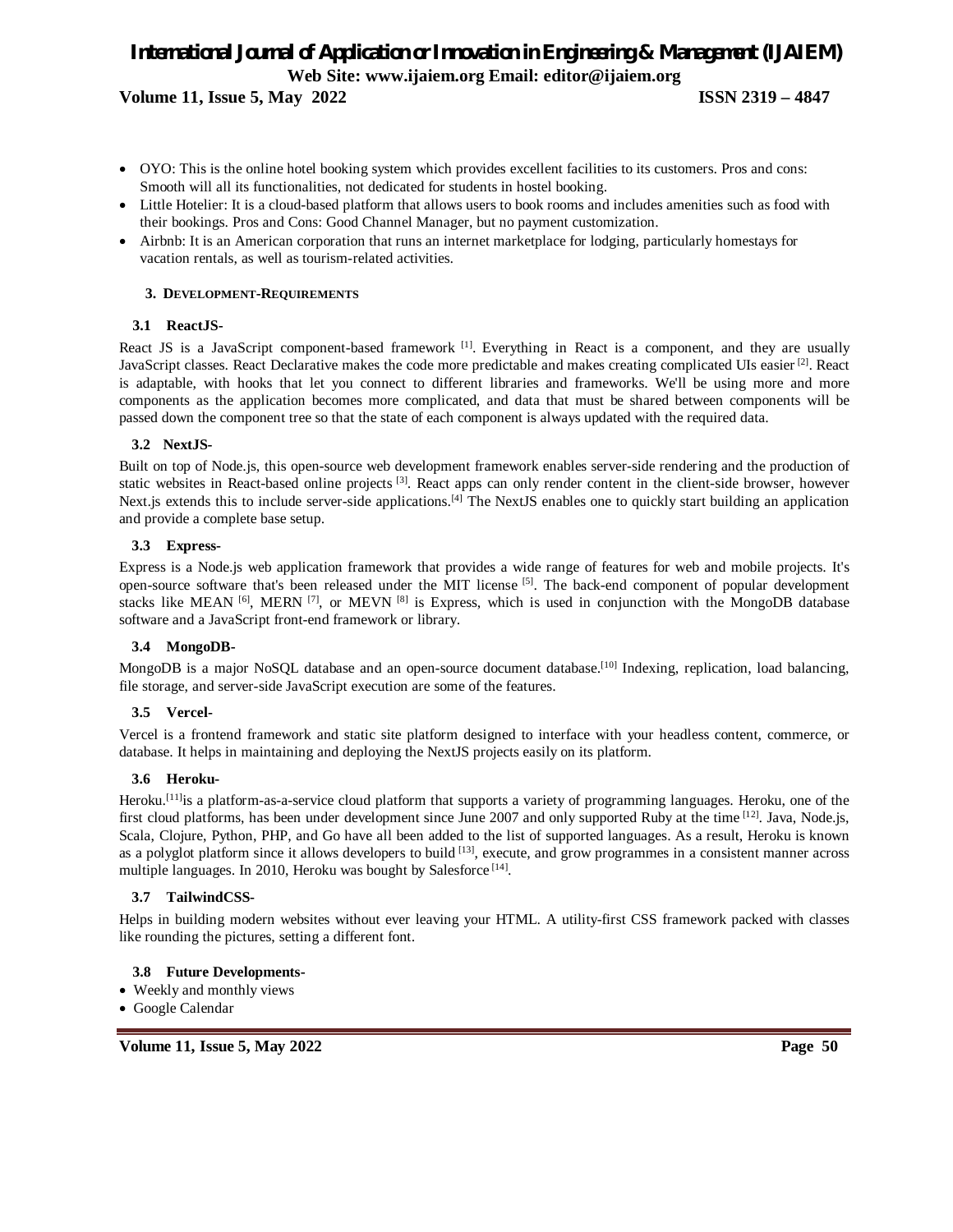**Volume 11, Issue 5, May 2022 ISSN 2319 – 4847**

- Google Maps
- Reviews and rating
- **4.PROPOSED SYSTEM: PLANNING AND DEVELOPMENT**



**Figure 1** Client Server Architecture

- We started the planning phase by figuring out what the problem was and how the current system functioned. We also gathered information on what the new system should provide for the searchers. Then we looked at different booking systems on hotel websites and booking systems for rooms.
- We next started thinking about what documents and fields the database would require. We started figuring out how we could best present the data while designing the ERD to avoid the challenges that the seekers have with the current system. Figma was used to create the prototype.
- We started by listing all duties and assigning work to each team member.

# **4.1 NextJS-**

- NextJS can create high-performing web applications and super-fast static websites. It is of great use for User Experience and Search Engine Optimization (SEO)<sup>[15]</sup>.
- For business owners, Next JS provide unique user experience, adaptability and responsiveness, data security, faster time to market and support on demand [16].
- For developers, it brings many benefits like reusable components, built-in image component and automatic image optimization, community support, fast refresh, and TypeScript support<sup>[17]</sup>.

# **4.2 Deployment of front-end –**

Here the front-end is hosted in 'Vercel' as the Vercel has the copyrights and trademark of next.js which also maintains and leads this open-source web development framework. Vercel provides and maintains the hosted front-end and lets the user focus more on designing the front-end rather than worrying about hosting and maintaining it.

# **4.3 Express JS-**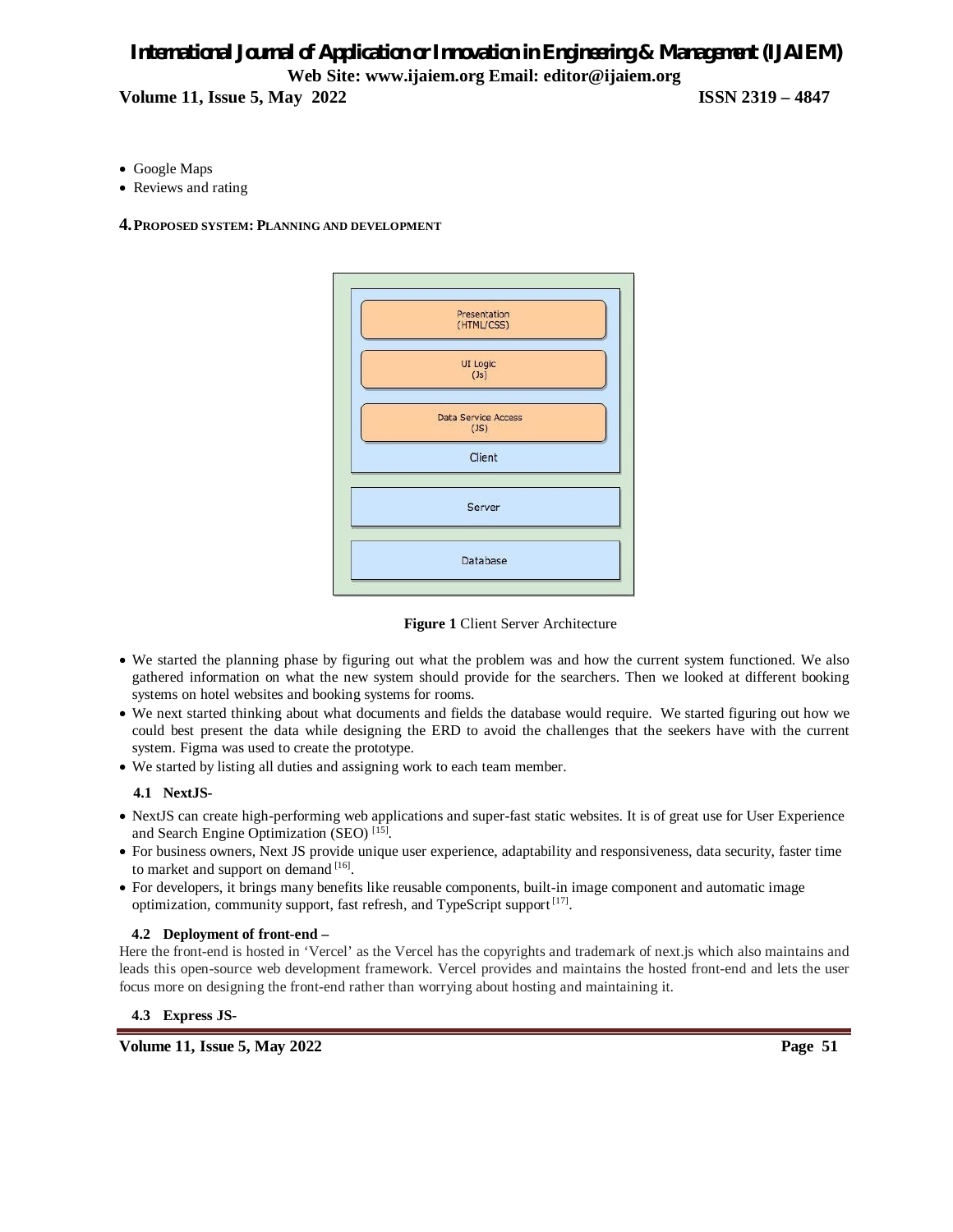**Volume 11, Issue 5, May 2022 ISSN 2319 – 4847**

- Express.js makes development of node.js web application fast and easy.
- It is easy to customize and configure.
- Express.js helps to scale up the application quickly.
- It also has the advantage of lower development and maintenance costs. It is compatible with the Google V8 engine, which allows for increased processing speed without latency or errors.
- It also has a strong community, enables caching, and is simple to integrate with a variety of third-party applications and services.
- It is easy to connect express.js with databases such as MongoDB, MySQL.

# **4.4 Deployment of back-end –**

Heroku is used here as deploying on Heroku is easy and convenient and it helps to focus on the code and structure it rather than worrying about creating, maintaining, and managing the deployed platform.

#### **4.5 Why cloud for back-end and database?**

- We used cloud to deploy the backend because cloud platforms help in easy scalability and load balancing. Heroku is used here which provides platform as a service (PaaS).
- Cloud <sup>[18]</sup> provides with the easy scalability by simply buying their higher plan for more servers or more traffic.
- Cloud also helps in reducing the cost as you only need to pay for only the services you are using and there is no/less hardware cost included.
- There is also no need for the dedicated team/staff for managing the hardware and software and also for security.
- Cloud also provides with the high availability and remote access to the users.
- Heroku has different components which helps to achieve various benefits of using the cloud. Load balancer is the most important.
- Here we also used the cloud for our database. We used MongoDB, where the Database-as-a-Service is used which helps in accessing data anytime and anywhere as the database hosted in cloud. It has upper hand in handling the failure of any site.

# **4.6 Tailwind CSS-**

Tailwind CSS<sup>[19]</sup> is used to build the front-end as Tailwind helps in creating the front-end without worrying about the separate CSS file and integrating it into the original design. It also helps in removing the unused CSS when it is build for the production purpose, so that the final bundle is as small as possible. It is also responsive in nature.

#### **4.7 Stateless Design-**

To make sure our services are scalable, we need to make sure we build them in a stateless manner. By stateless, we mean that the service keeps no state from prior calls and treats each request as if it were completely new  $[20]$ . The benefit of this technique same service and ensure that the request is handled by the correct service instance.

#### **4.8 Load Balancer-**

A load balancer is a device that helps in distributing the application or network traffic across different servers. A load balancer is placed between the client and the server farm that accepts the traffic and distribute is across the multiple servers. This helps in reducing the individual server load and in preventing from any failure due to single point server failure [21][22].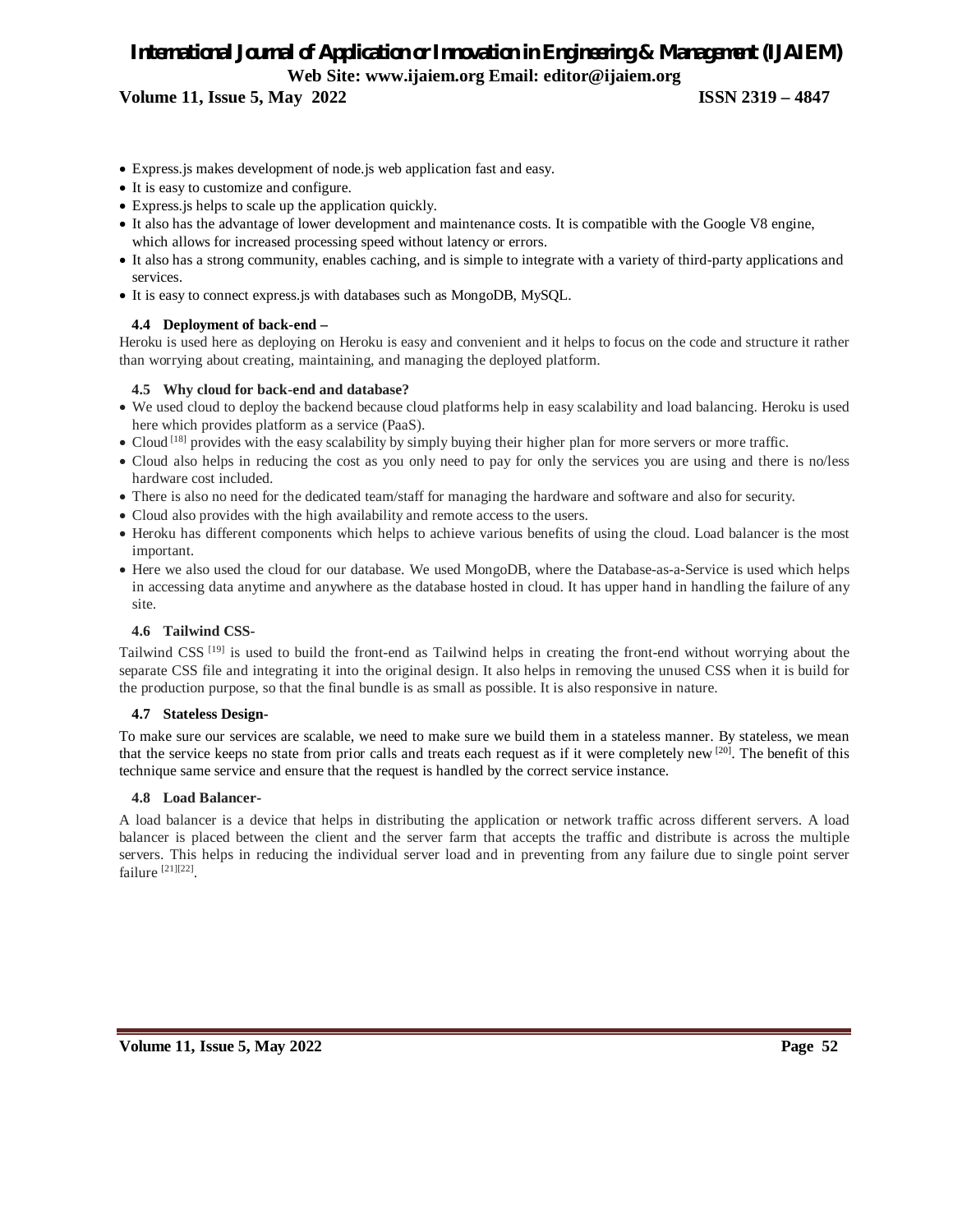**Volume 11, Issue 5, May 2022 ISSN 2319 – 4847**



**Figure 2** Flow diagram of Authentication and Login Module



**Figure 3** Flow diagram of Adding New Hostel Module



**Figure 4** Flow diagram of Booking Hostel Module

Each step involved in the development of such idea can be depicted in the following manner: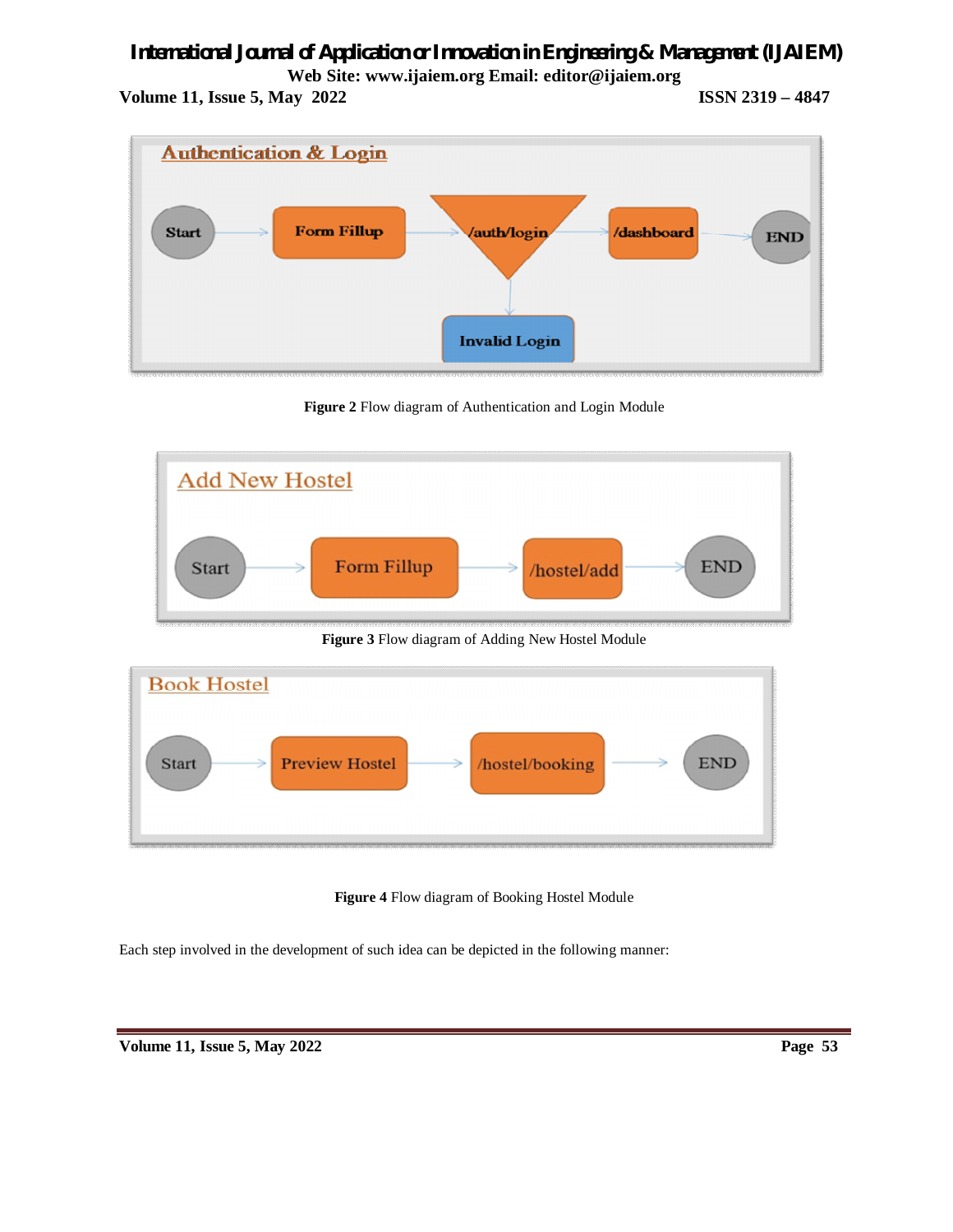# *International Journal of Application or Innovation in Engineering & Management (IJAIEM)* **Web Site: www.ijaiem.org Email: editor@ijaiem.org Volume 11, Issue 5, May 2022 ISSN 2319 – 4847**



**Figure 5** Flow chart of the application

The application was created to be an easy and intuitive way to navigate, analyze and generate bookings. This, in turn, allows for the most efficient use of resources.

# **5.CONCLUSION**

The application acts as a link between the user and the hosts. This combines basic amenities for users, particularly students (seekers), on a single platform. This application will be beneficial to all students because it will provide them with a portable all-in-one application. None of the existing system's apps enable a user-friendly environment where all the needed capabilities are unified into a single integrated platform. There are numerous conclusive aspects on the website that indicate that it may be further developed, and a business outlook can be made using various hosting platforms. It's even more impressive when cloud services are included. The combination of these platforms can create a subtle environment in which a user can consume less data while saving time. The website's portability and ease of use will contribute to its